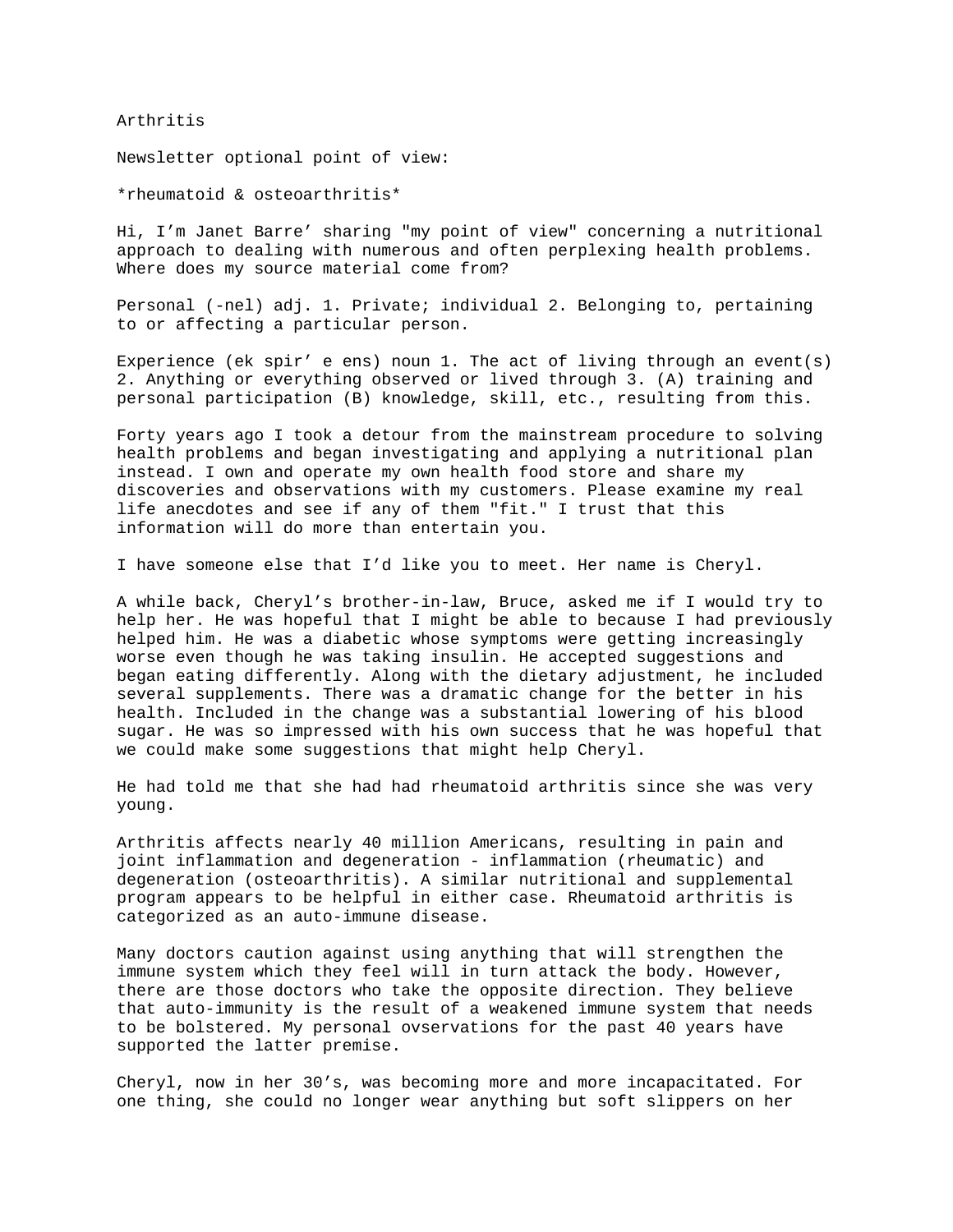feet. Also she had run the gamut of prescrived medications - aspirin, cortisone, prednisone, gold - and now was being persuaded to start a new medication which SHE SAID could possibly contribute to eventual blindness.

Bruce was very upset about this possibility. However, the pain was so excruciating that Cheryl said, "I'm the one in pain. I'll do anything to stop it." He begged her to at least LISTEN to an optional point of view. She agreed. She came in on a Wednesday morning (in her slippers).

I had gone over my notes from my friend Dr. Getlen and was prepared to share his recommendations with her, as I had with so many others. The first thing I said to her was, "I'm sure that you are a sweet and/or starch eater."

She said, "That's all I eat." She told me that she would try anything. Dr. Getlen was adamant about starting this program by drastically reducing carbohydrates. I explained to her that just as starch (rice, beans, pasta, bread, etc.) stiffens a shirt collar, it can also stiffen your joints. (Remember as a child how you made glue out of flour and water?)

The nightshade plants - eggplants, tomatoes, potatoes, peppers, etc. are also notorious for inflaming the joints. (At the end of the summer when my customers are indulging themselves with the fruitage of their own or their neighbor's garden - big juicy tomatoes - their joint pain flourishes.)

Orange juice, grapefruit juice, any citrus appears to create the same symptoms - joint pains. Apples, peaches, or pears seem to be the least offensive fruits.

I encouraged her, as Dr. Getlen did me "to start - not even an oyster cracker "

She agreed to keep her diet simple - chicken, fish, trukey, lamb or veal; vegetavles, eggs, salad, herbal teas, and lots of water. Eat as much as you want of the foods that won't exacerbate your problem.

I asked her to please invest at least 30 days in her new adventure. We both agreed that she could put off her investment in possibly going blind for at least a month. Bruce was tickled pink.

I must say that she started on quite a number of supplements. To begin with, not everyone can afford that, and of course, insurance won't pay for it. You could take fewer things to begin your program; it just makes the healing process slower. The major thing though, is TO CHANGE YOUR FOOD. STOP POISONING YOURSELF. I deliberately mentioned that she came in on Wednesday morning so that you can get the impact of this account. I see it over and over, but it still puts me in awe. That following Saturday afternoon, Cheryl, wearing SNEAKERS, came into my store with her husband. He appeared agitated. "What did you do to my wife? She's not in pain "